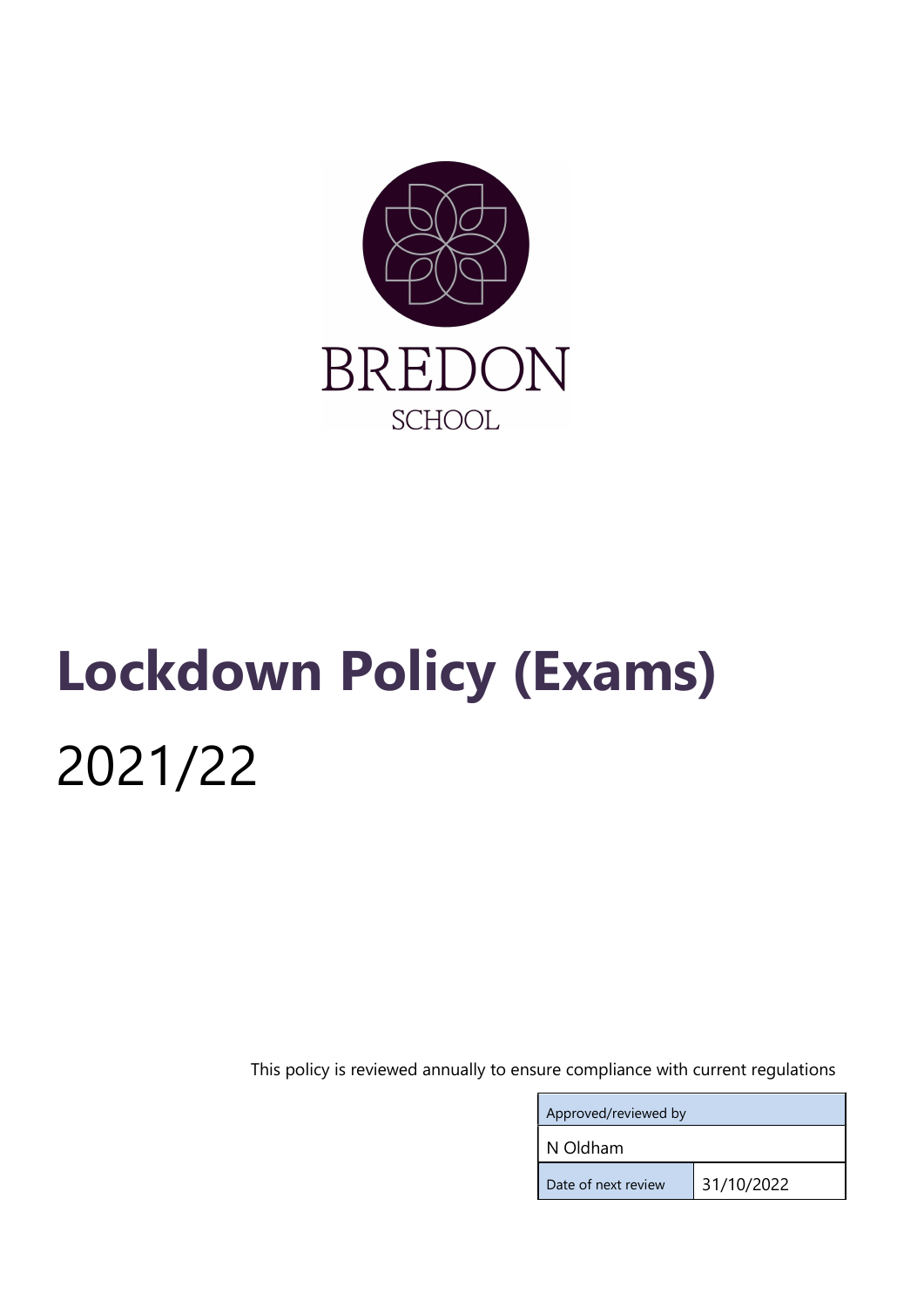## Key staff involved in the policy/procedure

| <b>Role</b>      | Name(s)                       |
|------------------|-------------------------------|
| Head of centre   | N. Oldham                     |
| Senior leader(s) | G. Hamilton, T. Butt, N. Monk |
| Exams officer    | <b>C. Cambridge-Harrison</b>  |
| Invigilators     | P. Christmas, W. James        |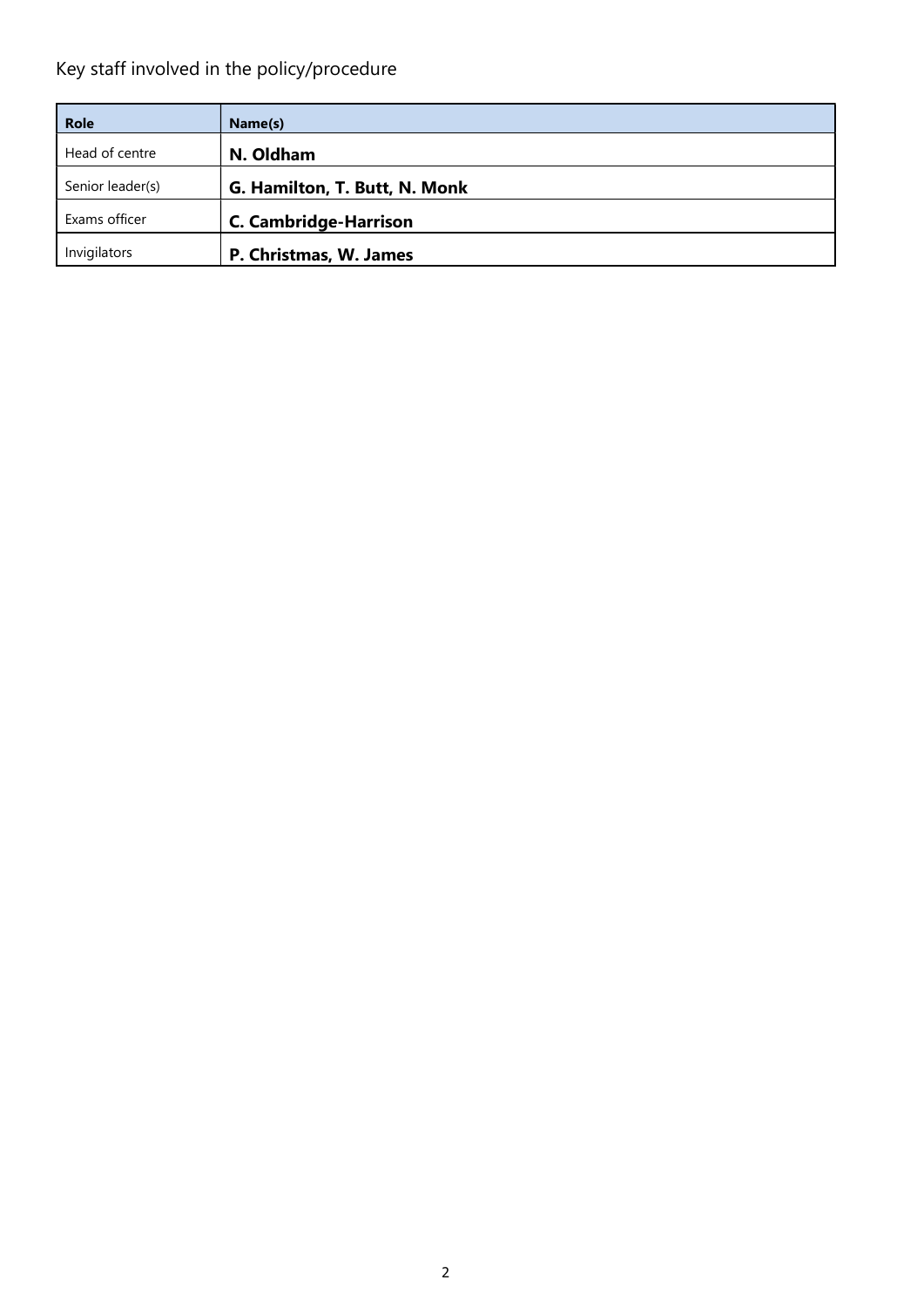### Purpose of the policy

This policy details the measures taken at Bredon School in the event of a centre lockdown during the conducting of examinations.

A lockdown may be required in the following situations:

- an incident or civil disturbance in the local community which poses a risk
- an intruder on the site with the potential to pose a risk
- local risk of air pollution, such as a smoke plume or gas cloud
- $\bullet$  a major fire in the vicinity
- a dangerous animal roaming loose
- any other external or internal incident which has the potential to pose a threat to the safety of exams staff and candidates

Bredon School has devised lockdown procedures after consulting GOV.UK Stay Safe guidance.

With regard to conducting examinations, the focus before, during and after an exam will be:

- the welfare and safety of exam candidates and centre staff engaged in the conducting of examinations
- maintaining the integrity and security of the examinations/assessments process
- how to achieve an effective lockdown
- how to let people know what's happening
- training staff engaged/involved in the conducting of examinations
- stay safe principles (Run, Hide, Tell)

#### Roles and responsibilities

#### Head of centre

- To ensure that a dedicated lockdown alarm tone is in place and recognised by all staff and candidates
- To ensure that all staff involved in the conducting of examinations are trained in how to raise the alarm for a lockdown, act effectively and made aware of their responsibilities
- To arrange appropriate training for all exams-related staff in lockdown procedures
- To ensure that candidates are aware of the procedures relating to a lockdown, particularly those arriving late for an examination who cannot access the exam room due it being locked down
- To ensure that all candidates and staff are aware of an exit point in case an intruder manages to gain access, or the exam room becomes unsafe
- To provide written lockdown procedures for exam room/invigilator use
- To inform the relevant Emergency Services immediately in the case of any potential threat to the safety of exams staff and candidates

#### Senior leadership team (SLT)

- To have accountability for all exams staff and candidates taking examinations during a lockdown
- To run training/drills for examination candidates on lockdown procedures
- To inform parents/carers about the centre's Lockdown policy in relation to the conducting of examinations
- To have a presence around exam room areas prior to the start of each exam session
- To liaise with the appropriate authorities and awarding bodies regarding candidates taking examinations during a lockdown
- To use the exam room attendance register(s) to compile a list of all candidates not accounted for

#### Exams officer

- To train invigilators in the centre's lockdown procedure
- Where safe/possible, to liaise with SLT/invigilators in all exam rooms during a lockdown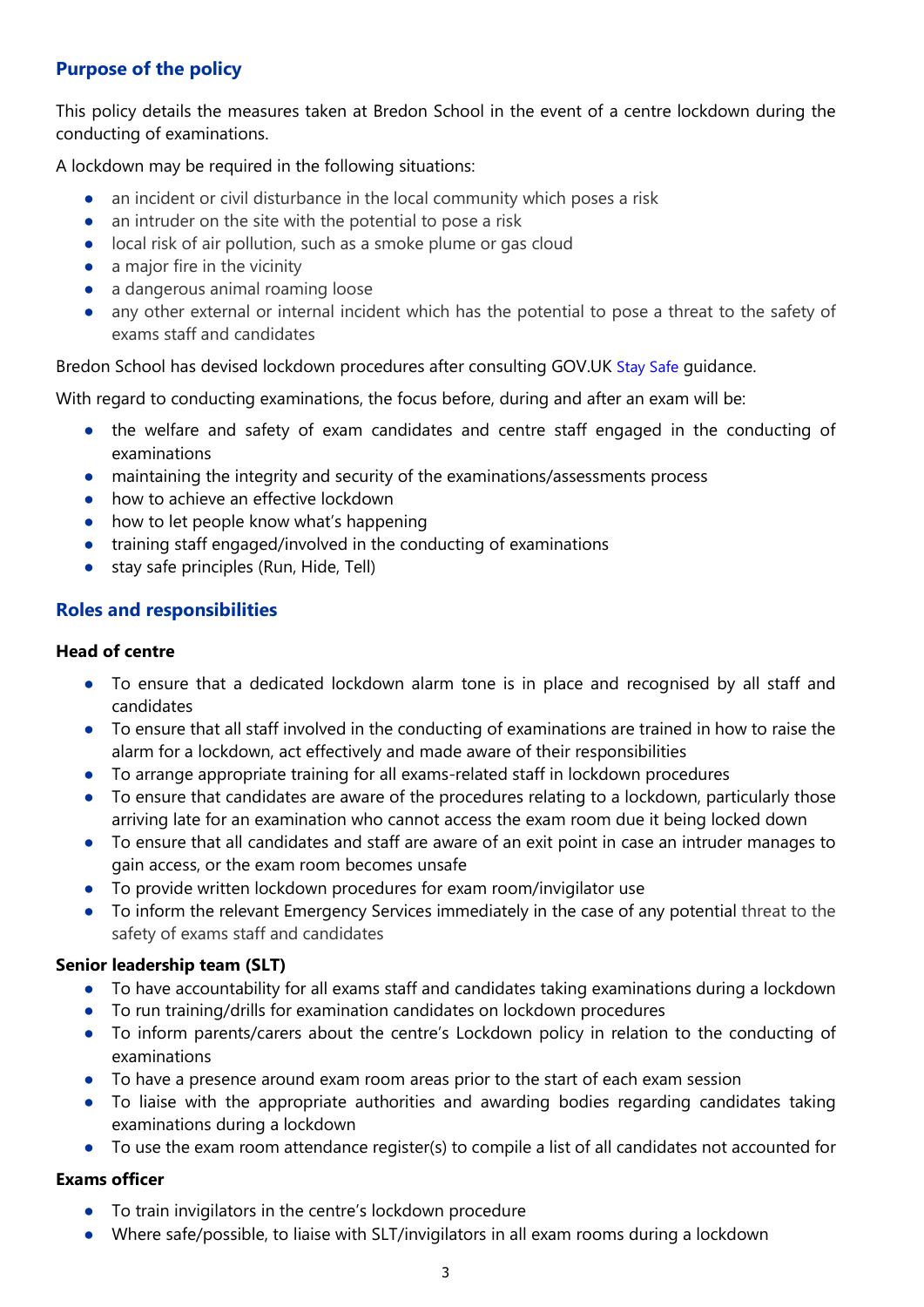● To assist with Lockdown training for staff and students where applicable to the conducting of examinations

#### Invigilators

- To be aware of the centre's lockdown procedure
- To complete attendance registers as soon as possible so candidates can be identified in the event of a lockdown
- Where safe/possible, to communicate with the exams officer during a lockdown to confirm the situation in a particular exam room

#### Lockdown procedure

#### Before an examination

If a lockdown is required as candidates are entering/waiting to enter the exam room, the following procedure will be employed:

- A member of SLT will be present around exam room areas
- Candidates will be instructed to enter the exam room immediately
- Candidates will be instructed to remain silent, hide under exam desks or sit against a wall/around a corner but not near the door and to ensure mobile phones are on silent and non-vibrate mode
- Where safe/possible, the SLT member will communicate (via mobile phone/walkie talkie) the situation to the exams officer (ensuring that all mobile phones/walkie talkies are on silent and non-vibrate mode)
- The exams officer will collate the information from all exam rooms and forward this to the head of centre immediately
- Invigilators will
	- o lock all windows and close all curtains/blinds
	- o switch off all lights
	- $\circ$  lock all doors and/or use tables, or any other furniture, to barricade the entrance to the examination room
	- o take an attendance register/head count if possible
	- o (if the threat is a chemical or toxic release) instruct candidates to cover their nose and mouth (their own clothing can be used) and attempt to use anything to hand to seal up cracks around doors and any vents into the room

#### During an examination

If a lockdown is required during the exam/when candidates are in the exam room, the following procedure will be employed:

- Invigilators will:
	- $\circ$  tell candidates to stop writing immediately and close their answer booklets
	- o collect the attendance register
	- o make a note of time when the examination was suspended
	- o instruct candidates to remain silent, leave all examination materials on their desks and hide under desks
	- $\circ$  where safe/possible, communicate (via mobile phone/walkie talkie) the situation to the exams officer (ensuring that all mobile phones/walkie talkies are on 'silent' mode).
	- o lock all windows and close any/all curtains/blinds
	- $\circ$  switch off all lights
	- $\circ$  lock all doors and/or use tables, or any other furniture, to barricade the entrance to the examination room
	- $\circ$  (if the threat is a chemical or toxic release) instruct candidates to cover their nose and mouth (their own clothing can be used) and attempt to use anything to hand to seal up cracks around doors and any vents into the room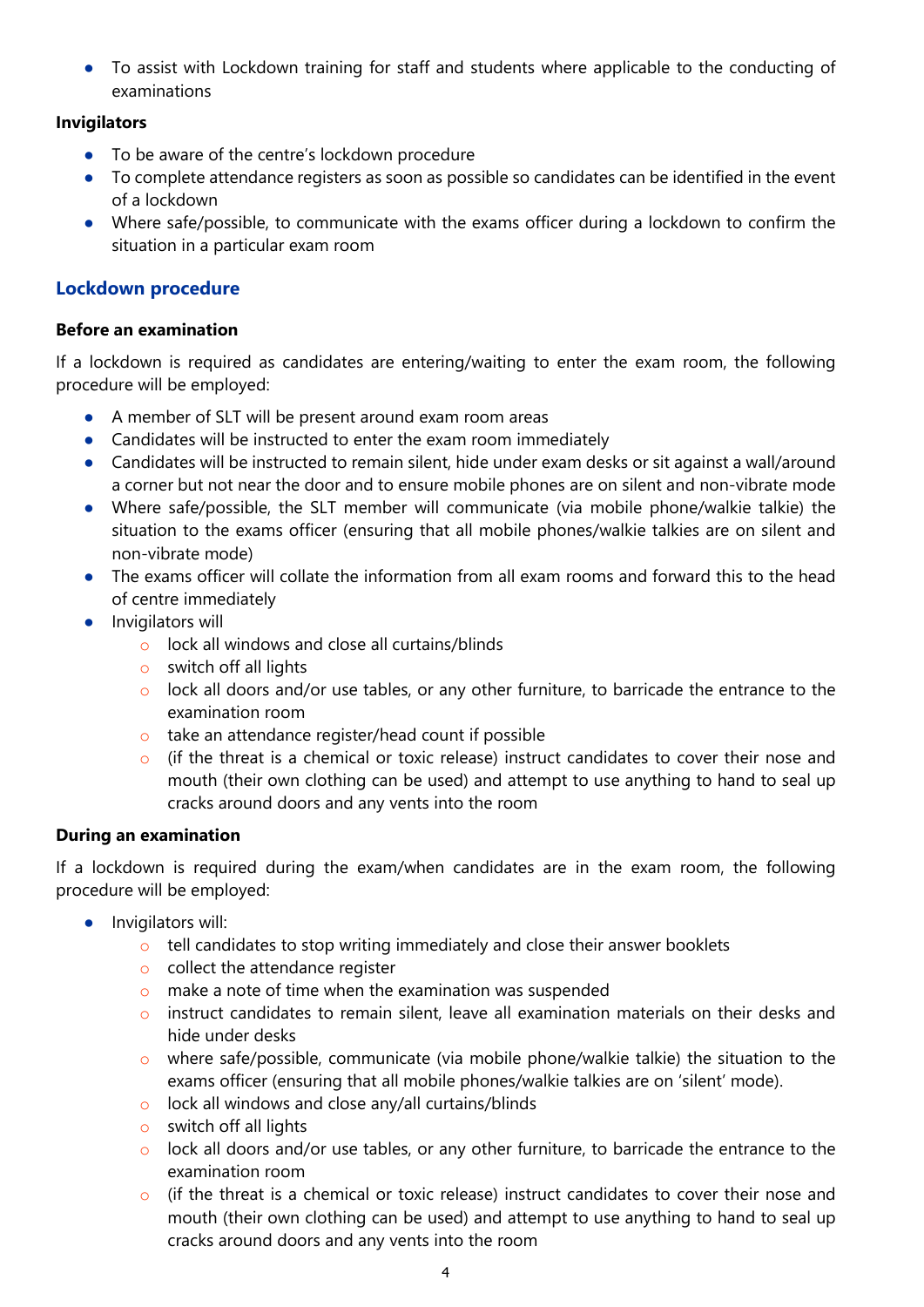- Where safe/possible, the exams officer will collate the information from all exam rooms and forward this to the head of centre immediately
- The head of centre will make informed decisions on alerting parents/carers, awarding bodies and emergency services
- If appropriate, where safe/possible, and following centre policy, the exams officer (or invigilators in the absence of the exams officer) will initiate the emergency evacuation procedure
- The exams officer will collect all examination papers and materials for safe/secure storage following advice from the appropriate awarding bodies

#### After an examination

If a lockdown is required after the exam/as candidates are leaving the exam room, the following procedure will be employed:

- **•** Invigilators will:
	- o stop dismissing candidates from the exam room
	- o instruct candidates who have left the room to re-enter the exam room
	- o instruct candidates to remain silent and hide under desks/tables
	- o where safe/possible, communicate (via mobile phone/walkie talkie) the situation to the exams officer (ensuring that all mobile phones/walkie talkies are on silent and non-vibrate mode)
	- o lock all windows and close any/all curtains/blinds
	- $\circ$  switch off all lights
	- o lock all doors and/or use tables, or any other furniture, to barricade the entrance to the exam room
	- o (if the threat is a chemical or toxic release) instruct candidates to cover their nose and mouth (their own clothing can be used) and attempt to use anything to hand to seal up cracks around doors and any vents into the room
- Where safe/possible, the exams officer will collate the information from all exam rooms and forward this to the head of centre immediately

#### Ending a lockdown

- The lockdown will be ended by either
	- o the sound of a defined alarm, or
	- o the identification/authorisation of Emergency Service officers/SLT/head of centre entering each exam room
- A specific word or phrase may be used to confirm that the instruction to end the lockdown is genuine
- Invigilators will undertake a head count/register and confirm attendance with the exams officer/SLT
- Where applicable and if advised to do so by SLT/head of centre, and following JCQ guidelines, if there is sufficient time remaining, candidates may restart their examination
- **•** Invigilators will then:
	- o ask candidates to return to their desks, remind them they are under formal exam conditions and allow a settling down period
	- o allow candidates the full working time remaining to do their examination
	- $\circ$  recalculate the revised finish time(s)
	- o tell the candidates to open their answer booklets and re-start their exam
	- $\circ$  amend the revised finish time(s) on display to candidates
	- $\circ$  note how long the lockdown lasted on the exam room incident log (to later inform a report to the awarding body/bodies and where relevant, any centre-wide lockdown recording form/log)